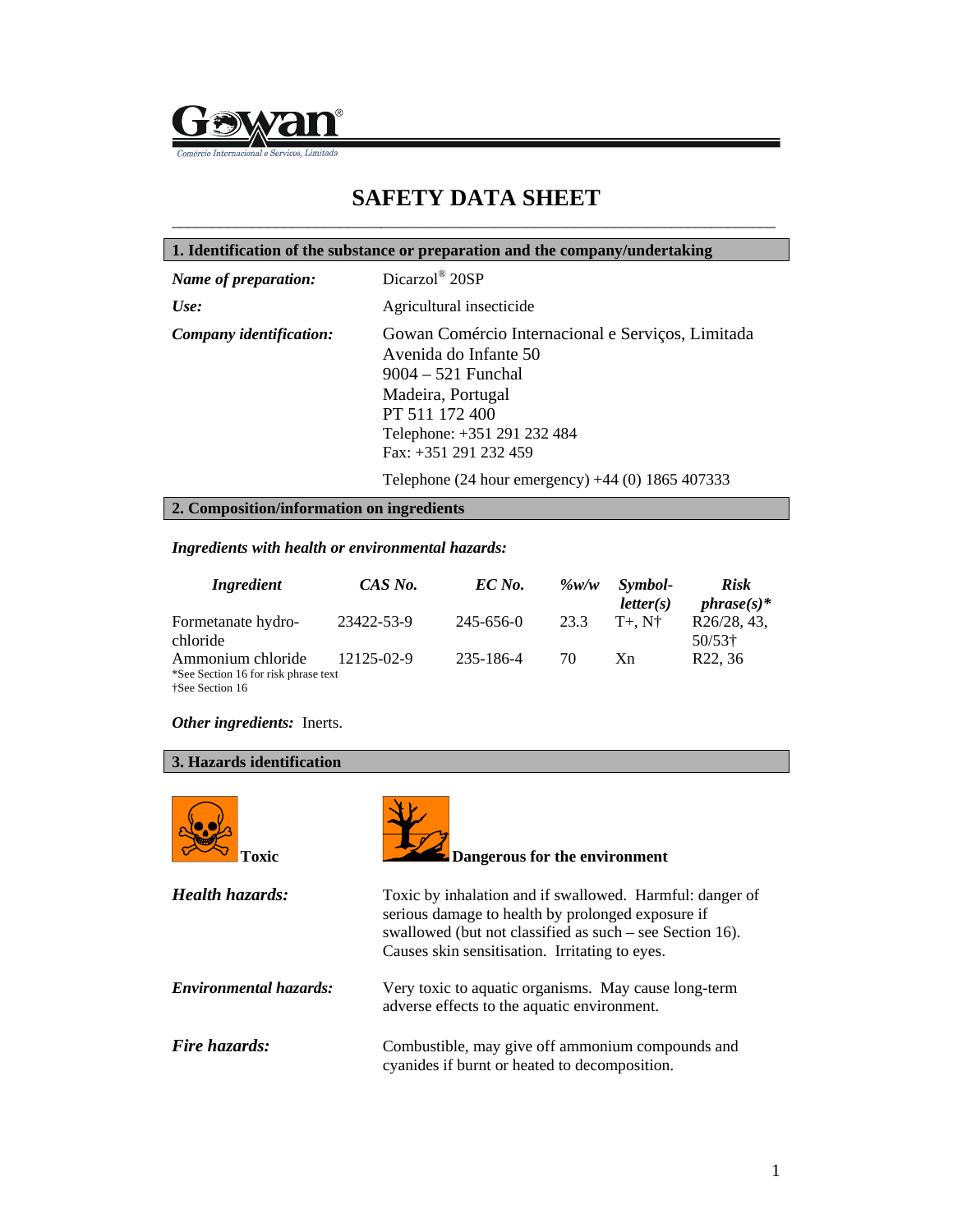| 4. First-aid measures       |                                                                                                                                                                                                                                                                                                                                                                                                                                                                                                                                                                                                                                                                              |
|-----------------------------|------------------------------------------------------------------------------------------------------------------------------------------------------------------------------------------------------------------------------------------------------------------------------------------------------------------------------------------------------------------------------------------------------------------------------------------------------------------------------------------------------------------------------------------------------------------------------------------------------------------------------------------------------------------------------|
| <b>Inhalation:</b>          | Toxic. Remove patient from exposure into fresh air, and<br>keep at rest. Obtain immediate medical aid (see 'Advice to<br>physician' below for symptoms and treatment).                                                                                                                                                                                                                                                                                                                                                                                                                                                                                                       |
| Eye contact:                | Irritating. Irrigate eyes with eyewash solution or clean water,<br>holding the eyelids apart, for at least fifteen minutes (do not<br>let run-off water contaminate unaffected eye). Blurred vision<br>may be experienced as a result of inhaling or ingesting the<br>material. Obtain immediate medical aid.                                                                                                                                                                                                                                                                                                                                                                |
| <b>Skin contact:</b>        | Remove contaminated clothing and wash affected area<br>thoroughly with soap and water. Report for medical<br>attention.                                                                                                                                                                                                                                                                                                                                                                                                                                                                                                                                                      |
| <b>Ingestion:</b>           | Toxic. Do not induce vomiting. Give patient plenty of water<br>to drink if conscious, keep warm and at rest. If unconscious,<br>place/transport patient in secured side recovery position.<br>Obtain immediate medical aid (see 'Advice to physician'<br>below for symptoms and treatment).                                                                                                                                                                                                                                                                                                                                                                                  |
| <b>Advice to physician:</b> | Exposure is most likely to by inhalation or ingestion.<br>Formetanate is a short-term cholinesterase inhibitor.<br>Symptoms can include lacrimation, salivation, diarrhoea,<br>bronchospasm, coughing, dyspnoea, vomiting, colic,<br>incontinence, myosis, depression, weakness, paralysis,<br>prostration, coma and convulsions. Antidote is atropine;<br>oximes (eg pralidoxime) are ineffective. Monitor respiratory,<br>CNS and cardiac functions. If necessary apply<br>anticonvulsant therapy with diazepam i.v. If ingested, gastric<br>irrigation with added activated charcoal is advised. Oxygen<br>may need to be administered if respiratory difficulties occur. |
| 5. Fire-fighting measures   |                                                                                                                                                                                                                                                                                                                                                                                                                                                                                                                                                                                                                                                                              |
| Fire hazard:                | Product contains a large amount of non-combustible material<br>but packaging is combustible.                                                                                                                                                                                                                                                                                                                                                                                                                                                                                                                                                                                 |
| <b>Extinguishing media:</b> | Fight fire with extinguishants appropriate to other<br>flammable/combustible chemicals involved. If no other<br>chemicals involved (ie fire is due to burning packaging),<br>extinguish with water spray or fog. Remove undamaged<br>packages from exposure to fire, if without risk of personal<br>exposure to fire or chemical.                                                                                                                                                                                                                                                                                                                                            |
| <b>Exposure hazards:</b>    | Product may decompose in a fire to release toxic fumes<br>(including ammonium compounds and cyanides).                                                                                                                                                                                                                                                                                                                                                                                                                                                                                                                                                                       |
| Protective equipment:       | Wear chemical-resistant protective clothing and self-<br>contained breathing apparatus.                                                                                                                                                                                                                                                                                                                                                                                                                                                                                                                                                                                      |
| Note:                       | Prevent run-off water contaminating drains or watercourses<br>(bund if necessary); inform appropriate authority<br>immediately if this happens.                                                                                                                                                                                                                                                                                                                                                                                                                                                                                                                              |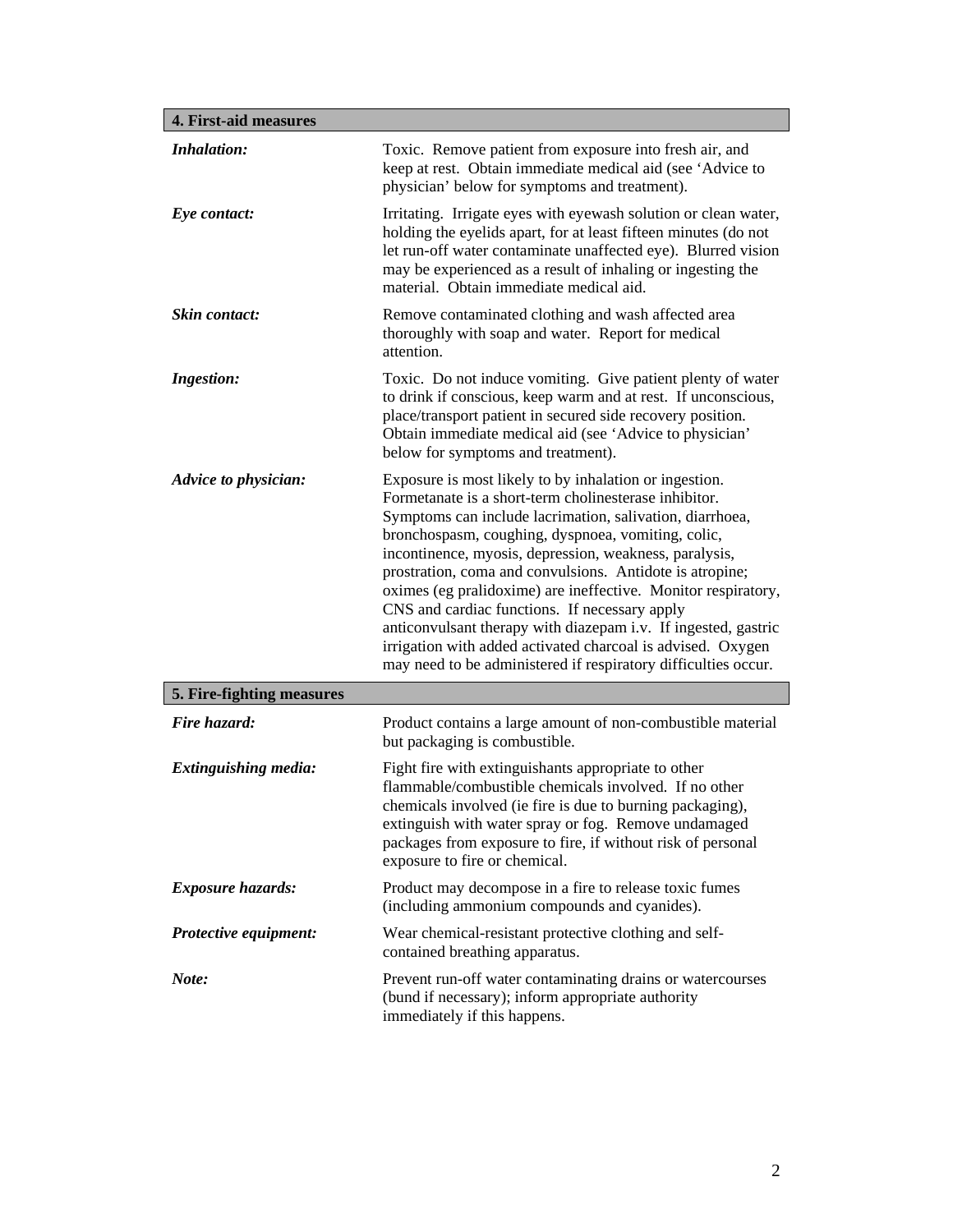| 6. Accidental release measures               |                                                                                                                                                                                                                                                                                                                                                                                       |  |  |
|----------------------------------------------|---------------------------------------------------------------------------------------------------------------------------------------------------------------------------------------------------------------------------------------------------------------------------------------------------------------------------------------------------------------------------------------|--|--|
| <b>Personal precautions:</b>                 | Ensure adequate ventilation (see Section 8 if this is not<br>possible). Avoid contamination with chemical; wear<br>personal protective equipment (see Section 8). Keep people<br>and animals away.                                                                                                                                                                                    |  |  |
| <b>Environmental precautions:</b>            | Prevent chemical contaminating drains or watercourses;<br>inform appropriate authority immediately if this happens.<br>Prevent chemical contaminating soil.                                                                                                                                                                                                                           |  |  |
| Clean-up measures:                           | Vacuum up (using industrial equipment fitted with high<br>efficiency final filter) or shovel/sweep up; transfer into<br>suitable drums for safe disposal (see Section 13). Prevent<br>formation of dust cloud; dampen powder if necessary with<br>water. Subsequently, wash affected surfaces with water<br>(contain washings to prevent contamination of drains or<br>watercourses). |  |  |
| 7. Handling and storage                      |                                                                                                                                                                                                                                                                                                                                                                                       |  |  |
| Handling:                                    | Ensure appropriate measures (eg engineering controls and/or<br>personal protective equipment) are in place to minimise<br>exposure – see Section 8. Avoid contact with skin or eyes.<br>Avoid inhaling dust.                                                                                                                                                                          |  |  |
| Storage:                                     | Store in a secure, cool, dry, designated area in original<br>packaging, in accordance with any label storage advice.<br>Keep children and public away. Rotate stock and check<br>regularly for damage.                                                                                                                                                                                |  |  |
| 8. Exposure controls and personal protection |                                                                                                                                                                                                                                                                                                                                                                                       |  |  |

Refer to workplace risk assessment and exposure control measures. Exposure should be minimised by the use of appropriate containment, engineering control and ventilation measures. Where this is not possible, personal protective equipment should be worn as indicated below (in circumstances where the likelihood of exposure is minimal, eg very small spillage in a well ventilated area, some of the personal protective equipment described may not be appropriate – consult a specialist before disregarding).

| <b>Occupational exposure</b><br>standards: | None specified for product. OEL for ammonium chloride<br>$10 \text{ mg/m}^3$ (8 hr.), $20 \text{ mg/m}^3$ (15 min.).                                                                                                     |
|--------------------------------------------|--------------------------------------------------------------------------------------------------------------------------------------------------------------------------------------------------------------------------|
| <b>Respiratory protection:</b>             | Wear dust mask (EN149 Type P3). In an emergency<br>where significant exposure is possible wear self<br>contained breathing apparatus.                                                                                    |
| Eye protection:                            | Wear goggles with side pieces.                                                                                                                                                                                           |
| <b>Hand protection:</b>                    | Wear pvc, rubber, neoprene or nitrile gloves. Check<br>regularly for condition when using.                                                                                                                               |
| <b>Skin protection:</b>                    | Wear chemical-resistant overalls (disposable, or clean<br>reusable), rubber or pvc apron and rubber or pvc boots.                                                                                                        |
| General hygiene:                           | Wash after handling chemical or immediately if<br>contamination occurs. Do not eat, drink or smoke.<br>Decontaminate personal protective equipment before<br>removal; if not possible, dispose of as contaminated waste. |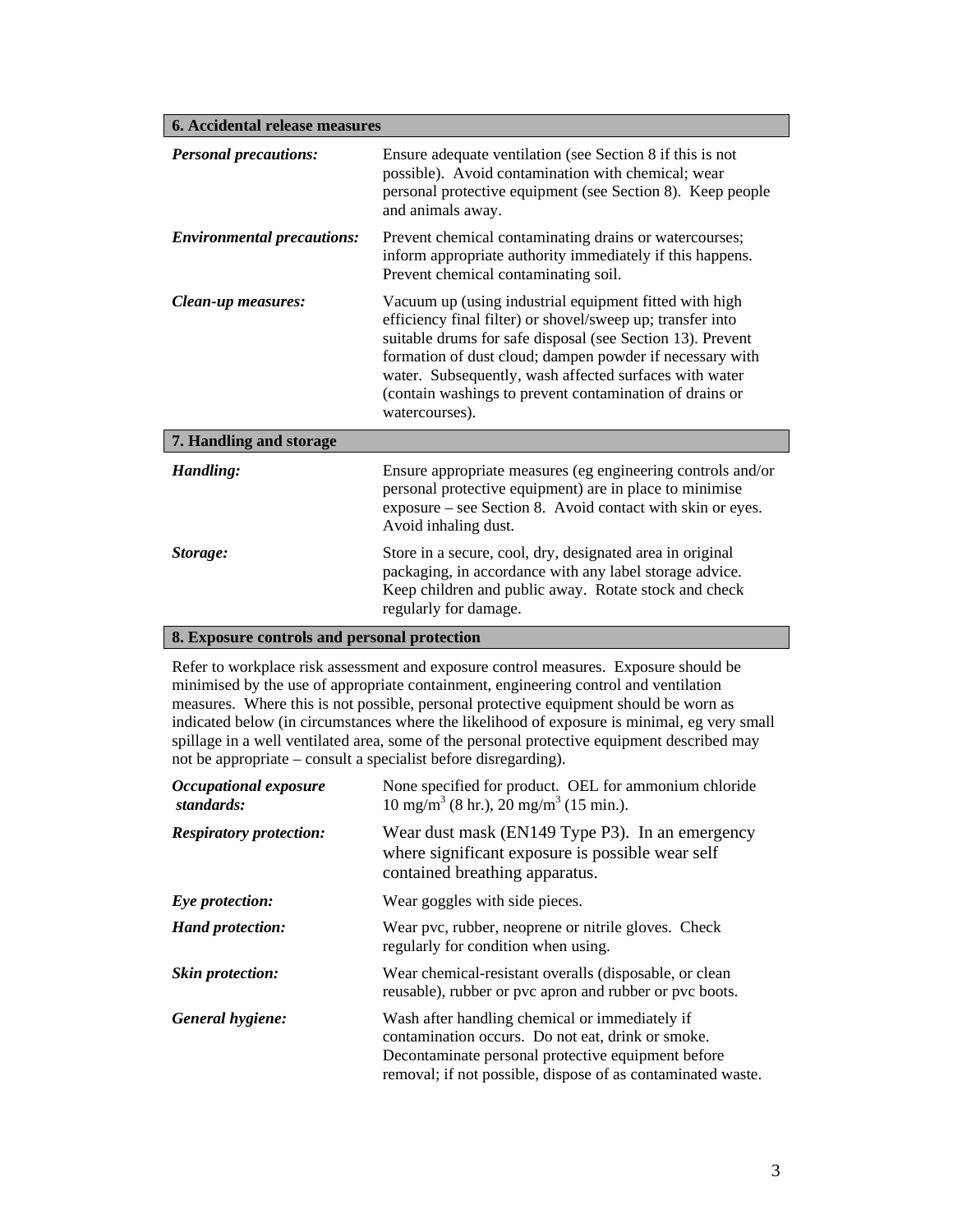# **9. Physical and chemical properties**

| <i>Appearance:</i>                   | Yellow-pink powder   | <i><b>Odour:</b></i>         | None                    |
|--------------------------------------|----------------------|------------------------------|-------------------------|
| Density (bulk):                      | $714 \text{ kg/m}^3$ | <b>Density</b> (loose)       | No data                 |
| <b>Melting point:</b>                | No data              | <b>Boiling point:</b>        | Not applicable          |
| Log Po/w                             | No data              | $\mathbf{p}H$ :              | $3-4.5$ (10% aq. soln.) |
| Solubility in water:                 | Soluble              | Oxidising potential:         | No data (but unlikely)  |
| Vapour pressure:                     | No data              | Combustibility:              | Not combustible         |
| <b>Flash point:</b>                  | Not combustible      | <b>Autoignition temp.:</b>   | Not combustible         |
| Flammability in air:                 | Not combustible      | <i>Explosive potential†:</i> | Not explosive           |
| Min. ignition energy:                | No data              | St Class:                    | No data                 |
| †inherent property of bulk material. |                      |                              |                         |

# **10. Stability and reactivity**

| Conditions to avoid:                               | Stable under normal conditions of storage and use (see<br>Section 7). |
|----------------------------------------------------|-----------------------------------------------------------------------|
| <b>Materials to avoid:</b>                         | Oxidising agents, acids, alkalis.                                     |
| <b>Hazardous decomposition</b><br><i>products:</i> | None known. See Section 5 for thermal decomposition<br>products.      |

# **11. Toxicological information**

| <b>Inhalation:</b>           | Toxic if inhaled: rat inhalational LC50 0.64 mg/l (4 hour).<br>See below for symptoms.                                                                                                                                                                                                                                         |
|------------------------------|--------------------------------------------------------------------------------------------------------------------------------------------------------------------------------------------------------------------------------------------------------------------------------------------------------------------------------|
| Eye contact:                 | Irritating†.                                                                                                                                                                                                                                                                                                                   |
| Skin contact:                | Low acute toxicity: rabbit dermal LD50 >4000 mg/kg. May<br>cause sensitisation†.                                                                                                                                                                                                                                               |
| <i>Ingestion:</i>            | Toxic if swallowed: rat oral LD50 96 mg/kg. See below for<br>symptoms.                                                                                                                                                                                                                                                         |
| Sub-chronic toxicity:        | Harmful: danger of serious damage to health by prolonged<br>exposure if swallowed.*                                                                                                                                                                                                                                            |
| Chronic toxicity:            | The ingredients of this preparation are not classified by their<br>suppliers as carcinogenic, mutagenic or toxic for<br>reproduction under EU rules.                                                                                                                                                                           |
| <b>Symptoms of exposure:</b> | Exposure is most likely by inhalation or ingestion.<br>Formetanate is a short-term cholinesterase inhibitor.<br>Symptoms can include lacrimation, salivation, diarrhoea,<br>bronchospasm, coughing, dyspnoea, vomiting, colic,<br>incontinence, myosis, depression, weakness, paralysis,<br>prostration, coma and convulsions. |

†Estimated by application of EU Conventional Method criteria. \*See Section 16

| 12. Ecological information     |                                                                                                                                                                                                                                       |
|--------------------------------|---------------------------------------------------------------------------------------------------------------------------------------------------------------------------------------------------------------------------------------|
| <i>Aquatic toxicity:</i>       | Very toxic to aquatic organisms.* For formetanate<br>hydrochloride, fish (rainbow trout) LC50 (96 hour) 2.8 - 4.4<br>mg/l; daphnia EC50 (48 hour) 0.093 mg/l; algae IC50 (72<br>hour) 1.3 mg/l. No data on bioaccumulation potential. |
| Avarian toxicity:              | No data.                                                                                                                                                                                                                              |
| <b>Toxicity to honey bees:</b> | No data.                                                                                                                                                                                                                              |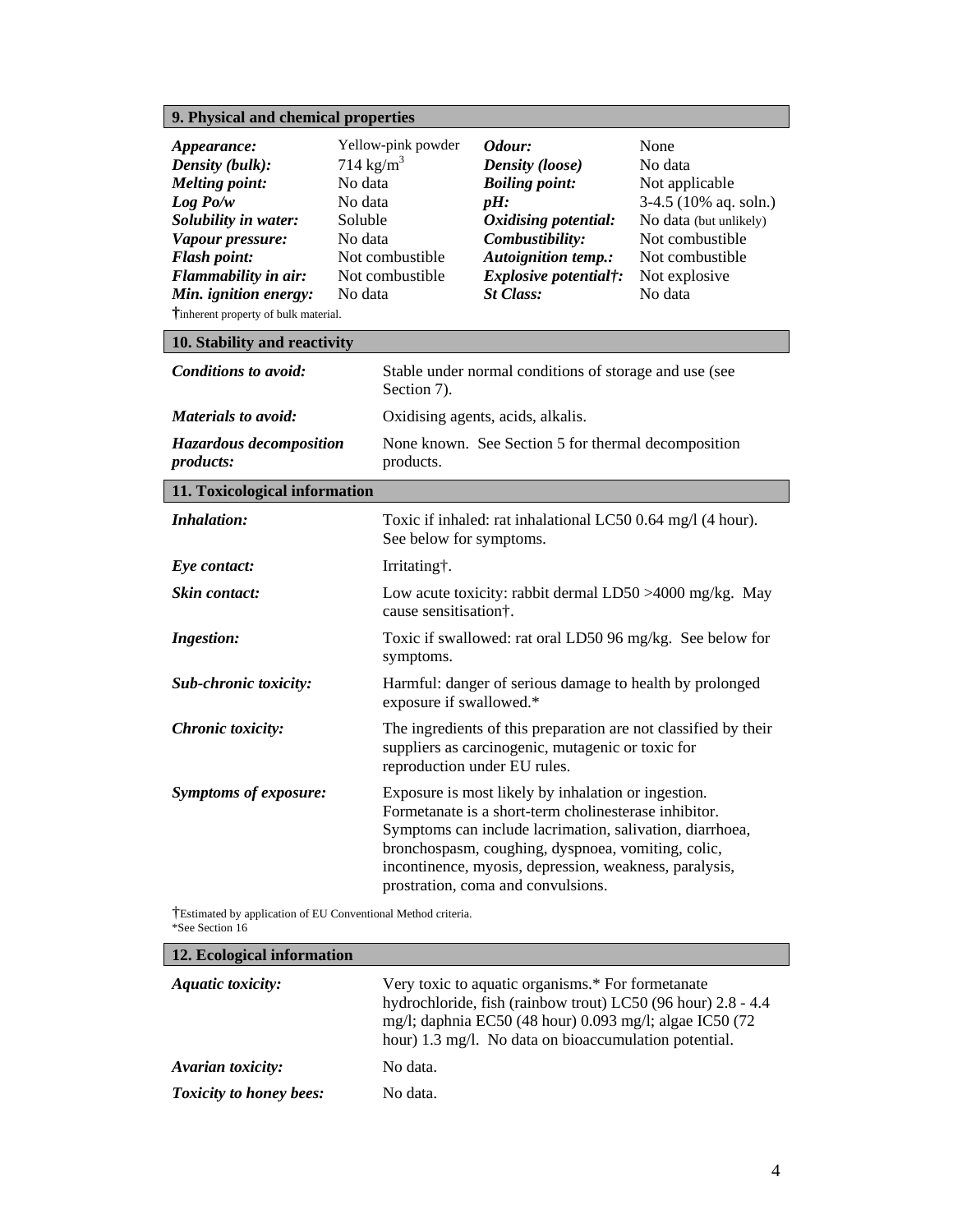#### **12. Ecological information - continued**

*Mobility:* No data.

*Persistence/degradability:* May cause long-term adverse effects to the aquatic environment\*†.

\*Estimated by application of EU Conventional Method criteria. †See Section 16.

#### **13. Disposal considerations**

This material should be disposed of at a licensed facility for disposal in accordance with local and national legislation. Preferred means of disposal is incineration (at >1100°C with minimum residence time of 3 seconds) with off-gas scrubbing where permitted.

Uncontaminated packaging may be recycled or incinerated as appropriate in accordance with local and national legislation.

Relevant legislation includes: (EU) The Waste Framework Directive (75/442/EEC), the Hazardous Waste Directive (91/689/EEC).

#### **14. Transport information**

Except where shown otherwise in this table, IATA, IMDG, ADR, RID and GB transport particulars are as for UN.

| UN proper shipping        |                    | CARBAMATE PESTICIDE, SOLID, TOXIC (contains formetanate |         |
|---------------------------|--------------------|---------------------------------------------------------|---------|
| name:                     | hydrochloride 23%) |                                                         |         |
| UN number:                | 2757               | UN class:                                               | 6.1     |
| UN packing group:         | П                  | UN label:                                               | No. 6.1 |
| <b>ADR</b> classification |                    | <b>ADR</b> transport                                    |         |
| code:                     | T7                 | category:                                               | 2       |
| ADR hazard identi-        |                    | CDG-road emerg-                                         |         |
| fication number:          | 60                 | ency action code:                                       | 2X      |
| <b>IMDG</b> marine        | Yes, Type P        |                                                         |         |
| <i>pollutant:</i>         |                    |                                                         |         |

#### **15. Regulatory information**

EU classification/labelling particulars:

Note: Individual EU Member States may require these particulars to be modified as the classification and labelling of pesticides has not yet been fully harmonised; check national approval conditions before use.

| Designated name:                    | Dicarzol 20 SP (contains formetanate and ammonium chloride)  |  |  |
|-------------------------------------|--------------------------------------------------------------|--|--|
| Categories of danger:               | Toxic. Irritant. Sensitising. Dangerous for the environment. |  |  |
| $Symbol\text{-}letter(s)$ :         | T. N.                                                        |  |  |
| <i>Risk phrase(s)<sup>*</sup></i> : | R23/25, 36, 43, 50/53**                                      |  |  |
| Safety phrase $(s)$ *:              | S24, 37, 38, 45, 60, 61                                      |  |  |
| Precautionary phrases <sup>†*</sup> |                                                              |  |  |

\*See Section 16 for risk and safety phrase text. \*\* See Section 16 for notes on this classification. †Required by Member State pesticide approval authority instead of standard EU safety phrases on consumer packages.